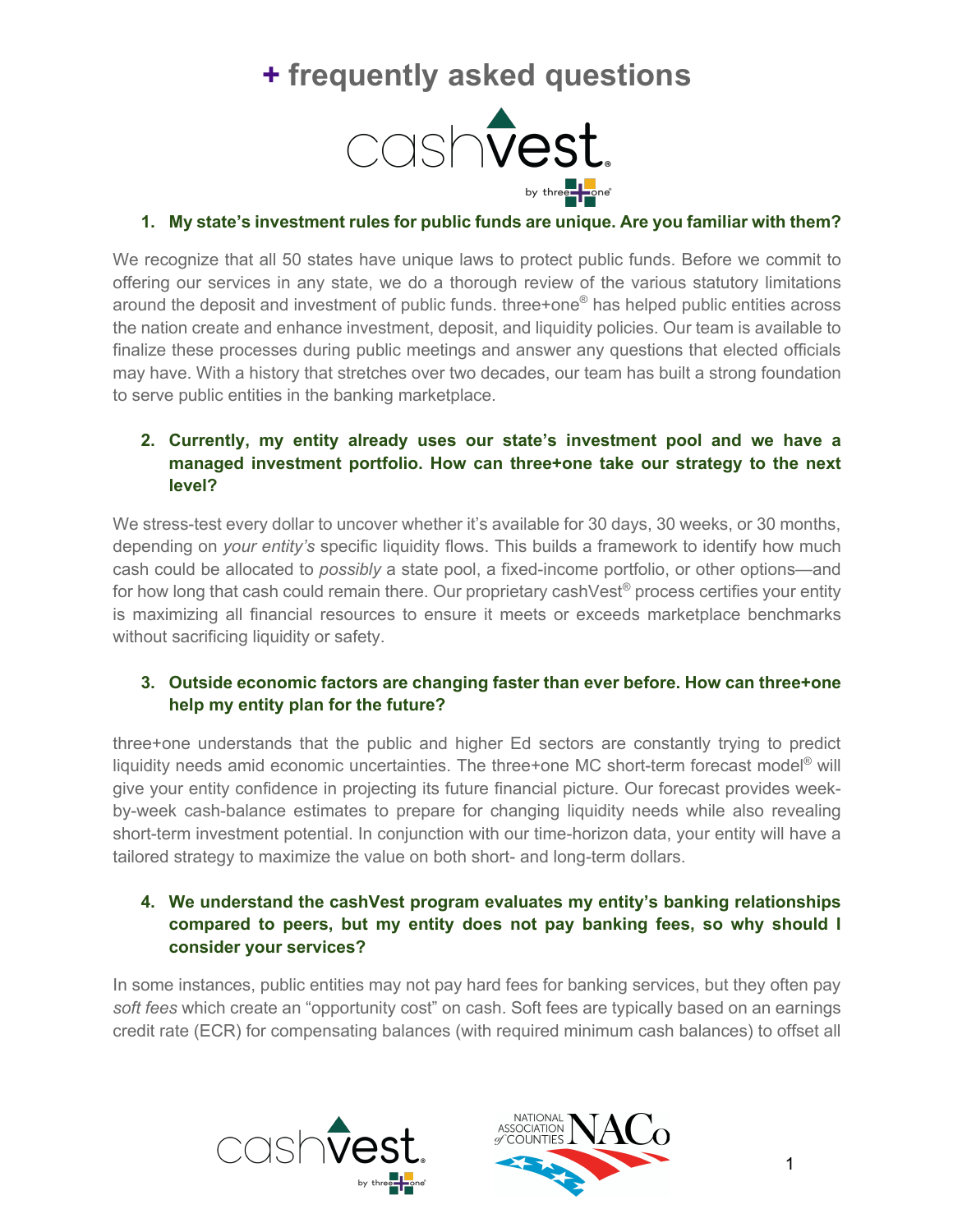fees. If your entity is required to retain a certain level of deposits, there may be a hidden cost. **Whether you pay hard, soft, or transactional fees, there is no fee structure that fits all entities.** Our data and analytical program, along with our industry knowledge, can determine which structure is best for your specific entity regardless of market rates or your current fee structure.

#### **5. My entity already has an investment advisor. Why do I need three+one?**

Our firm is not a registered investment advisor (RIA), municipal financial advisor, or a bank; we do not sell or offer investments. We are a financial-data provider that harnesses the power of data for your entity's benefit. Your entity's finance office will be able to make **its own cashmanagement decisions faster and more confidently than ever before with accurate and timely liquidity data**. Because each entity has a unique liquidity picture - *there is no "one-sizefits-all" solution*; our analyses are individually tailored and present various opportunities based on an entity's specific data.

#### **6. How do you differ from companies that perform similar analyses and reviews?**

Our main differentiators are:

**(1)** three+one's objectivity as a third-party data provider means we only work for your benefit, and that of your team and your entity. Our incentives are aligned with you and your stakeholders;

**(2)** Our marketplace is exclusively public entities, higher Ed institutions, and hospitals which allows us to provide more relevant data and benchmarking to your entity;

**(3)** We don't just benchmark and survey customers, we have a vast collection of line-item fee data from around the country that elevates the relevant savings/income for your entity;

**(4)** This is an ongoing monitoring service that continually identifies ways to earn and save more. As financial markets change constantly, so should your banking structure and liquidity strategy; **(5)** three+one's tailored approach means we provide actionable recommendations and help

your entity execute those recommendations with your financial providers. We are a team that thrives on "holding your hand" through the solution;

**(6)** Our peer market data gives your entity valuable insights into the costs and benefits of changes and potential liquidity risks. Because three+one serves the public and higher Ed sectors, our anonymized data continually grow with participation and enable you to see how your entity compares to its peers.

## **7. How do I deliver my information to you (i.e., bank transactions, analysis statements, investment data, etc.). How does the process work from start to finish?**

The easiest and most secure method to collect your entity's transactional and treasury data is with BAI2 and 822 files through secure data transmission with your financial providers. Once we have received your data, we prepare your initial cashVest within 6 to 8 weeks (subject to the number of bank accounts). Moving forward, we work with your team to implement the data's suggested next steps and continuously provide quarterly cashVest updates to track progress and monitor changes in your liquidity and the marketplace.